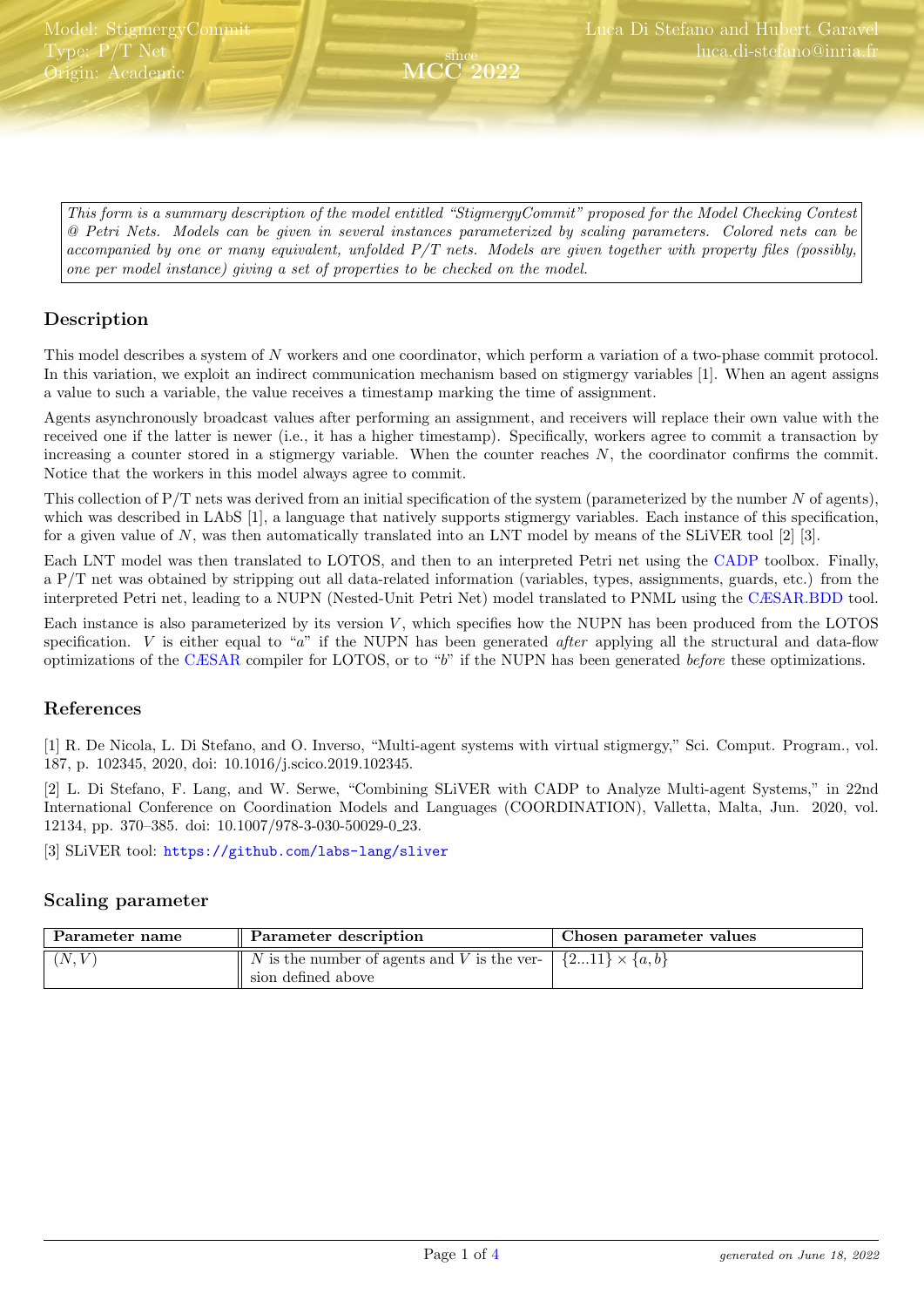| Parameter                            | Number<br>of | Number<br>of     | Number<br>of | of<br>Number    | HWB code        |
|--------------------------------------|--------------|------------------|--------------|-----------------|-----------------|
|                                      | places       | transitions      | arcs         | units           |                 |
| $N = 2, V = a$                       | 112          | 204              | 693          | 5               | $2 - 4 - 20$    |
| $N = 2, V = b$                       | 928          | 1040             | 2439         | $\overline{7}$  | $4 - 4 - 35$    |
| $N=3, V=a$                           | 148          | $\overline{332}$ | 1538         | $\overline{6}$  | $2 - 5 - 26$    |
| $N=3, V=b$                           | 1231         | 1476             | 4168         | 9               | $5 - 5 - 45$    |
| $\overline{N=4}, V=a$                | 184          | 592              | 4011         | $\overline{7}$  | $2 - 6 - 32$    |
| $N=4, V=b$                           | 1534         | 2136             | 8601         | 11              | $6 - 6 - 55$    |
| $N = 5, V = a$                       | 220          | 1212             | 11640        | 8               | $2 - 7 - 38$    |
| $\overline{N=5}, V=b$                | 1837         | 3460             | 22362        | $\overline{13}$ | $7 - 7 - 65$    |
| $\overline{N=6, V=a}$                | 256          | 2816             | 35321        | $\overline{9}$  | $2 - 8 - 44$    |
| $N=6, V=b$                           | 2140         | 6760             | 67803        | $\overline{15}$ | $8 - 8 - 75$    |
| $N = 7, V = a$                       | 292          | 7108             | 108222       | 10              | $2 - 9 - 50$    |
| $\overline{N} = 7, \overline{V} = b$ | 2443         | 15956            | 219500       | 17              | $9 - 9 - 85$    |
| $N = 8, V = a$                       | 328          | 18744            | 330279       | 11              | $2 - 10 - 56$   |
| $N=8, V=b$                           | 2746         | 42776            | 723933       | 19              | $10 - 10 - 95$  |
| $N = 9, V = a$                       | 364          | 50444            | 999956       | 12              | $2 - 11 - 62$   |
| $N=9, V=b$                           | 3049         | 122340           | 2389246      | 21              | $11 - 11 - 105$ |
| $N = 10, V = a$                      | 400          | 136960           | 3002181      | 13              | $2 - 12 - 68$   |
| $N = 10, V = b$                      | 3352         | 359880           | 7847007      | 23              | $12 - 12 - 115$ |
| $N = 11, V = a$                      | 436          | 373236           | 8944506      | 14              | $2 - 13 - 74$   |
| $N = 11, V = b$                      | 3655         | 1070836          | 25615632     | 25              | $13 - 13 - 125$ |

since

2022

## Size of the model

#### Structural properties

|                                                                                                                                                     | $\mathcal{V}$        |  |
|-----------------------------------------------------------------------------------------------------------------------------------------------------|----------------------|--|
|                                                                                                                                                     | $\boldsymbol{X}$ (a) |  |
| extended free choice $-$ all transitions sharing a common input place have the same input places $\dots\dots\dots\dots\dots$                        | $\boldsymbol{X}$ (b) |  |
| state machine — every transition has exactly one input place and exactly one output place $\dots\dots\dots\dots\dots\dots$                          | $\chi$ (c)           |  |
| <b>marked graph</b> — every place has exactly one input transition and exactly one output transition $\ldots \ldots \ldots \ldots \mathbf{X}^{(d)}$ |                      |  |
| <b>connected</b> — there is an undirected path between every two nodes (places or transitions) $\dots\dots\dots\dots\dots\dots\dots$                | $\mathcal{V}(e)$     |  |
|                                                                                                                                                     |                      |  |
|                                                                                                                                                     | $\mathcal{V}(g)$     |  |
|                                                                                                                                                     | $\chi$ (h)           |  |
|                                                                                                                                                     | $\boldsymbol{X}$ (i) |  |
|                                                                                                                                                     | $\boldsymbol{X}(j)$  |  |
|                                                                                                                                                     |                      |  |
|                                                                                                                                                     |                      |  |
| <b>subconservative</b> — for each transition, the number of input arcs equals or exceeds the number of output arcs $\mathbf{X}^{(m)}$               |                      |  |
|                                                                                                                                                     |                      |  |

<span id="page-1-12"></span><sup>(m)</sup> stated by [CÆSAR.BDD](http://cadp.inria.fr/man/caesar.bdd.html) version 3.7 on all 20 instances (10 values of  $N \times 2$  values of V).

<span id="page-1-0"></span><sup>(</sup>a) stated by [CÆSAR.BDD](http://cadp.inria.fr/man/caesar.bdd.html) version 3.7 on all 20 instances (10 values of  $N \times 2$  values of V).

<span id="page-1-1"></span><sup>(</sup>b) stated by [CÆSAR.BDD](http://cadp.inria.fr/man/caesar.bdd.html) version 3.7 on all 20 instances (10 values of  $N \times 2$  values of  $V$ ).

<span id="page-1-2"></span><sup>(</sup>c) stated by [CÆSAR.BDD](http://cadp.inria.fr/man/caesar.bdd.html) version 3.7 on all 20 instances (10 values of  $N \times 2$  values of V).

<span id="page-1-3"></span><sup>(</sup>d) stated by [CÆSAR.BDD](http://cadp.inria.fr/man/caesar.bdd.html) version 3.7 on all 20 instances (10 values of  $N \times 2$  values of  $V$ ).

<span id="page-1-4"></span><sup>(</sup>e) stated by [CÆSAR.BDD](http://cadp.inria.fr/man/caesar.bdd.html) version 3.7 on all 20 instances (10 values of  $N \times 2$  values of V). (f) from place 1 one cannot reach place 0.

<span id="page-1-6"></span><span id="page-1-5"></span><sup>(</sup>g) place 0 is a source place.

<span id="page-1-7"></span>

<sup>(</sup>h) stated by [CÆSAR.BDD](http://cadp.inria.fr/man/caesar.bdd.html) version 3.7 on all 20 instances (10 values of  $N \times 2$  values of V).

<span id="page-1-8"></span><sup>(</sup>i) stated by [CÆSAR.BDD](http://cadp.inria.fr/man/caesar.bdd.html) version 3.7 on all 20 instances (10 values of  $N \times 2$  values of V).

<span id="page-1-9"></span><sup>(</sup>i) stated by [CÆSAR.BDD](http://cadp.inria.fr/man/caesar.bdd.html) version 3.7 on all 20 instances (10 values of  $N \times 2$  values of V).

<span id="page-1-11"></span><span id="page-1-10"></span><sup>(</sup>k) stated by [CÆSAR.BDD](http://cadp.inria.fr/man/caesar.bdd.html) version 3.7 to be true on 10 instance(s) out of 20, and false on the remaining 10 instance(s). (1) stated by [CÆSAR.BDD](http://cadp.inria.fr/man/caesar.bdd.html) version 3.7 on all 20 instances (10 values of  $N \times 2$  values of V).

<span id="page-1-13"></span> $(n)$ the definition of Nested-Unit Petri Nets (NUPN) is available from <http://mcc.lip6.fr/nupn.php>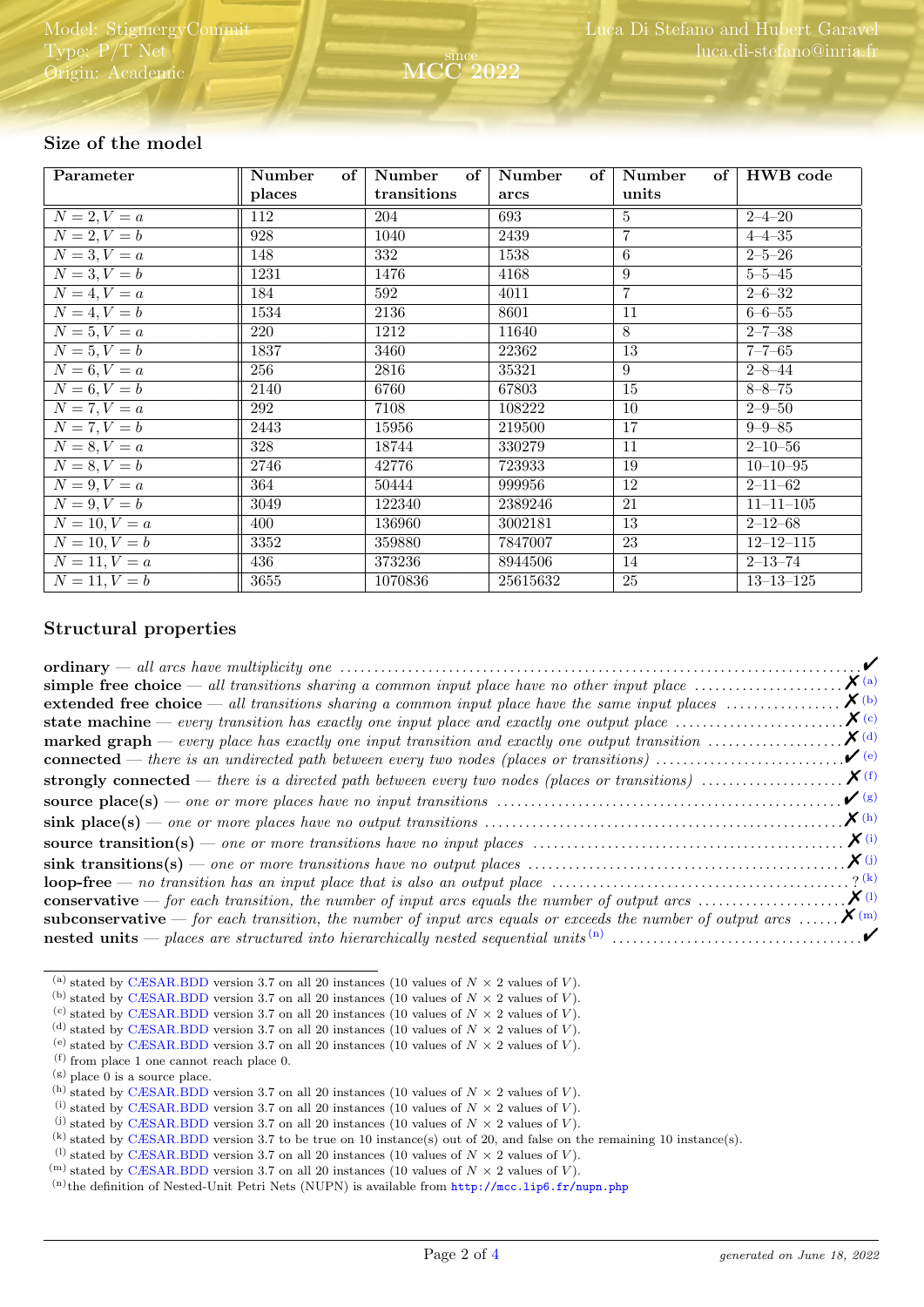# Behavioural properties

| <b>dead place(s)</b> — one or more places have no token in any reachable marking $\ldots \ldots \ldots \ldots \ldots \ldots \ldots \ldots \ldots$ ? (p) |  |
|---------------------------------------------------------------------------------------------------------------------------------------------------------|--|
| <b>dead transition(s)</b> — one or more transitions cannot fire from any reachable marking ? (9)                                                        |  |
| <b>deadlock</b> — there exists a reachable marking from which no transition can be fired $\ldots$ ? <sup>(r)</sup>                                      |  |
| <b>reversible</b> — from every reachable marking, there is a transition path going back to the initial marking $\ldots \ldots \ldots$ (s)               |  |
| <b>live</b> — for every transition t, from every reachable marking, one can reach a marking in which t can fire $\ldots \ldots \ldots$ (t)              |  |

since MCC 2022

#### Size of the marking graphs

|                 | Number of reach-                     | Number of tran-          | Max. number of                          | Max.<br>number of  |
|-----------------|--------------------------------------|--------------------------|-----------------------------------------|--------------------|
| Parameter       | able markings                        | sition firings           | tokens per place                        | tokens per marking |
| $N = 2, V = a$  | $695 \,\mathrm{(u)}$                 | ?                        |                                         | 4                  |
| $N = 2, V = b$  | $1.92125e+08(v)$                     | $\overline{?}$           | 1                                       | $\overline{4}$     |
| $N = 3, V = a$  | 4055 <sup>(w)</sup>                  | $\ddot{?}$               | 1                                       | $\overline{5}$     |
| $N = 3, V = b$  | $3.52484e+10^{(x)}$                  | $\gamma$                 | 1                                       | 5                  |
| $N = 4, V = a$  | 25867 (y)                            | $\ddot{?}$               | $\mathbf{1}$                            | $6\phantom{.}6$    |
| $N = 4, V = b$  | $6.52057e+12^{(z)}$                  | $\ddot{?}$               | 1                                       | 6                  |
| $N = 5, V = a$  | $171115^{(aa)}$                      | $\gamma$                 | $\mathbf{1}$                            | 7                  |
| $N = 5, V = b$  | $\geq 1.06\overline{71e+15^{(ab)}}$  | $\overline{?}$           | $\sqrt{ac}$                             | $\overline{7}$     |
| $N = 6, V = a$  | $1.1535e+06$ <sup>(ad)</sup>         | $\gamma$                 | 1                                       | 8                  |
| $N = 6, V = b$  | $> 1.31925e+17^{(ae)}$               | $\overline{\mathcal{L}}$ | 1 <sup>(af)</sup>                       | 8                  |
| $N = 7, V = a$  | $7.86822e+06^{(ag)}$                 | $\gamma$                 | 1                                       | 9                  |
| $N = 7, V = b$  | $\geq 2.05905e + 19^{(ah)}$          | $\gamma$                 | $\overline{1^{(ai)}}$                   | 9                  |
| $N = 8, V = a$  | $5.40987e+07^{(a)}$                  | $\gamma$                 | 1                                       | 10                 |
| $N = 8, V = b$  | $\geq 2.68409e+21^{\text{(ak)}}$     | $\ddot{?}$               | 1 <sup>(al)</sup>                       | 10                 |
| $N = 9, V = a$  | $3.73997e+08^{(am)}$                 | $\gamma$                 | $\mathbf{1}$                            | 11                 |
| $N = 9, V = b$  | $\geq 4.55802e+23^{(an)}$            | $\gamma$                 | $1^{(\overline{\mathbf{a}\mathbf{o}})}$ | 11                 |
| $N = 10, V = a$ | $2.5953e+09^{(ap)}$                  | $\gamma$                 | 1                                       | 12                 |
| $N = 10, V = b$ | $\geq 4.43795e + 23 \frac{(aq)}{aq}$ | $\overline{\mathcal{L}}$ | 1 <sup>(ar)</sup>                       | 12                 |
| $N = 11, V = a$ | $1.80569e+10^{(as)}$                 | $\overline{\mathcal{L}}$ | 1                                       | 13                 |
| $N = 11, V = b$ | ?                                    | ?                        | $1$ (at)                                | 13                 |

<span id="page-2-0"></span> $(0)$  safe by construction – stated by the [CÆSAR](http://cadp.inria.fr/man/caesar.html) compiler.

- (aa) stated by [CÆSAR.BDD](http://cadp.inria.fr/man/caesar.bdd.html) version 3.7.
- (ab) stated by [CÆSAR.BDD](http://cadp.inria.fr/man/caesar.bdd.html) version 3.7.
- (ac) stated by the [CÆSAR](http://cadp.inria.fr/man/caesar.html) compiler.
- (ad) stated by [CÆSAR.BDD](http://cadp.inria.fr/man/caesar.bdd.html) version 3.7.
- (ae) stated by [CÆSAR.BDD](http://cadp.inria.fr/man/caesar.bdd.html) version 3.7.
- (af) stated by the [CÆSAR](http://cadp.inria.fr/man/caesar.html) compiler.
- (ag) stated by [CÆSAR.BDD](http://cadp.inria.fr/man/caesar.bdd.html) version 3.7.
- (ah) stated by [CÆSAR.BDD](http://cadp.inria.fr/man/caesar.bdd.html) version 3.7. (ai) stated by the [CÆSAR](http://cadp.inria.fr/man/caesar.html) compiler.
- (aj) stated by [CÆSAR.BDD](http://cadp.inria.fr/man/caesar.bdd.html) version 3.7.
- (ak) stated by [CÆSAR.BDD](http://cadp.inria.fr/man/caesar.bdd.html) version 3.7.
- (al) stated by the [CÆSAR](http://cadp.inria.fr/man/caesar.html) compiler.

<span id="page-2-1"></span> $(p)$  stated by [CÆSAR.BDD](http://cadp.inria.fr/man/caesar.bdd.html) version 3.7 to be false on 13 instance(s) out of 20, and unknown on the remaining 7 instance(s).

<span id="page-2-3"></span><span id="page-2-2"></span><sup>(</sup>q) stated by [CÆSAR.BDD](http://cadp.inria.fr/man/caesar.bdd.html) version 3.7 to be false on 13 instance(s) out of 20, and unknown on the remaining 7 instance(s).

 $<sup>(r)</sup>$  stated by [CÆSAR.BDD](http://cadp.inria.fr/man/caesar.bdd.html) version 3.7 to be true on 3 instance(s) out of 20, false on the remaining 10 instance(s), and unknown on the remaining</sup> 7 instance(s).

<span id="page-2-4"></span><sup>(</sup>s) stated by [CÆSAR.BDD](http://cadp.inria.fr/man/caesar.bdd.html) version 3.7 to be false on 3 instance(s) out of 20, and unknown on the remaining 17 instance(s).

<span id="page-2-5"></span> $^{(t)}$  stated by [CÆSAR.BDD](http://cadp.inria.fr/man/caesar.bdd.html) version 3.7 to be false on 3 instance(s) out of 20, and unknown on the remaining 17 instance(s).

<span id="page-2-6"></span><sup>(</sup>u) stated by [CÆSAR.BDD](http://cadp.inria.fr/man/caesar.bdd.html) version 3.7.

<sup>(</sup>v) stated by [CÆSAR.BDD](http://cadp.inria.fr/man/caesar.bdd.html) version 3.7.

<sup>(</sup>w) stated by [CÆSAR.BDD](http://cadp.inria.fr/man/caesar.bdd.html) version 3.7.

<sup>(</sup>x) stated by [CÆSAR.BDD](http://cadp.inria.fr/man/caesar.bdd.html) version 3.7.

<sup>(</sup>y) stated by [CÆSAR.BDD](http://cadp.inria.fr/man/caesar.bdd.html) version 3.7.

 $(z)$  stated by [CÆSAR.BDD](http://cadp.inria.fr/man/caesar.bdd.html) version 3.7.